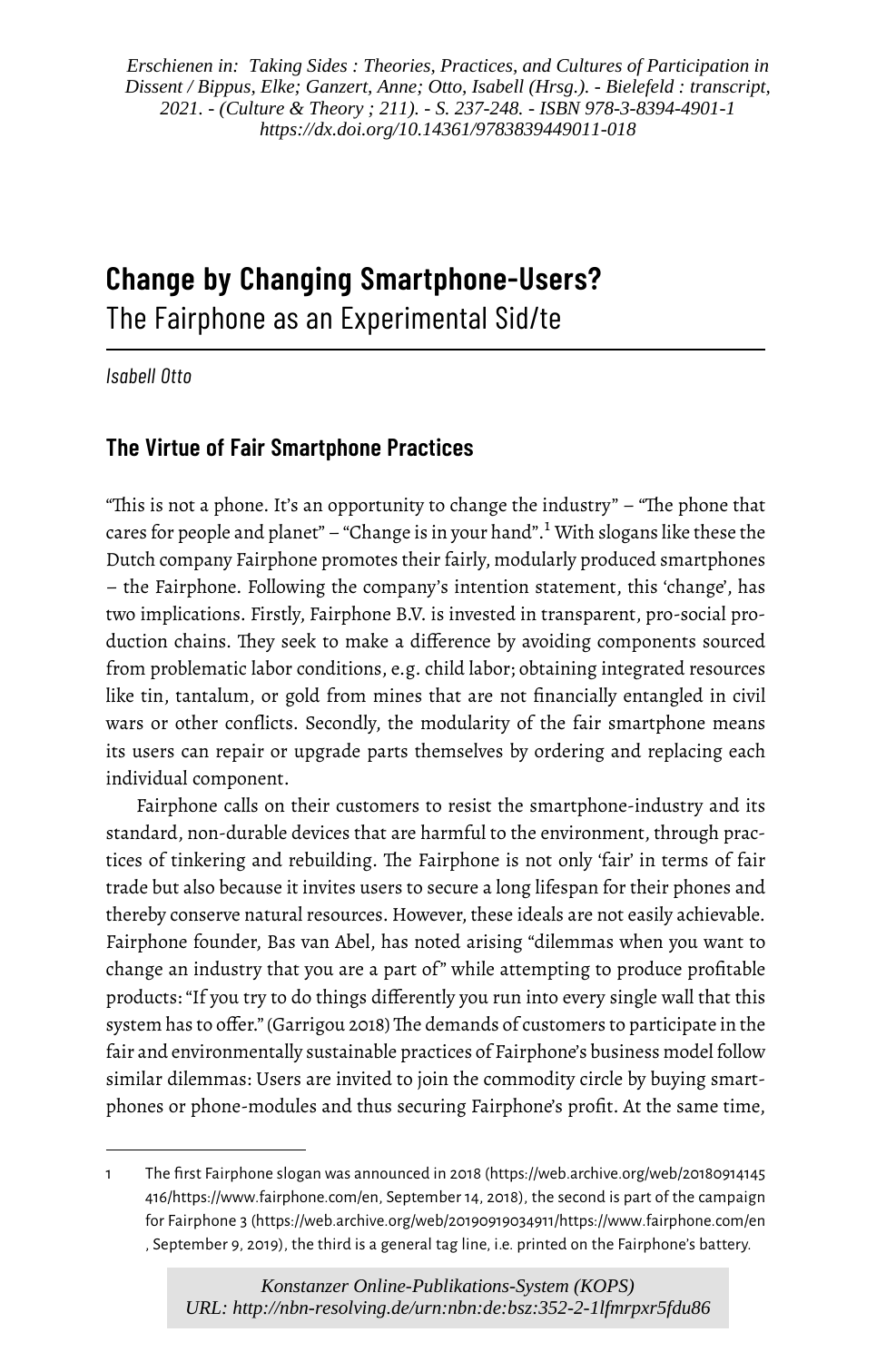they are requested to resist the smartphone industry (including Fairphone B.V. and its profit orientation). Fairphone's business strategy shows that resistive practices and (economical) power structures are inseparable form each other. Additionally, the subject formation within and by these practices – in our case: the becoming of a 'Fairphone-user' – at the same time paradoxically endangers her subjectivation as 'smartphone-user', which I want to understand (and explicate below) as a 'hybrid actor' (Latour 1994: 33) with reciprocal bonds, or 'attachments' (Hennion 2017) between human and device.

The complex entanglement of resistant practices and subject formation is elaborated on by Michel Foucault in his late writings on "The Subject and Power" (Foucault 1982) and reflected by Judith Butler in her discussion of Foucault's concept of "Critique" as a specific form of resistance or rather: a special virtue of the subject. (Cf. Butler 2001; Foucault 1997) According to Foucault, power and resistance are so closely intertwined that, in his proposition to study power, he suggests using resistance as "a chemical catalyst so as to bring to light power relations". (Foucault 1982: 780) Investigating resistant practices or "attempts made to dissociate these relations" can thus show, "what power relations are about". (Ibid.) Foucault is not interested in resistance to a certain authority or in an opposition to a concrete institution of power, but in withstanding a general "technique" of power "which makes individuals subjects". (Ibid.: 781)

Thus, what is brought to light by discussing Fairphone's claim for fairness? Following Foucault, it is not so much the (resistance against) power structures of the smartphone industry but the struggles of the individuum within power relations of the smartphone production cycle and accordingly the struggle with its subjectivation as a smartphone-user. The calls to change the industry are of less importance here than the demands on users to change themselves. The practice of 'critique' in Foucault and Butler's perspectives is significant for describing this change in the self: "To be critical of an authority that poses as absolute requires a critical practice that has self-transformation at its core." (Butler 2001: 5) When Foucault and Butler describe the transformation of the self in and through practices of critique, they are not simply concerned with resistance but with a certain virtue which has both ethical and aesthetical implications: an "art of voluntary insubordination, that of reflected intractability" (Foucault 1997: 47; cf. Butler 2001 5, 6) or even a performance of "self-stylization" (Butler 2001: 10), a "release from its usual discursive constraints" (ibid.: 9), which has nothing to do with a foundationally resistant 'nature' within an ontological subject.

This theoretical framework also touches questions that arise with the abovementioned dilemmas of Fairphone-users and allows positing them more precisely. How can we rethink the demand on customers to simultaneously participate and *not* to participate in the commodity circle of the smartphone industry as a specific positioning of the subject in assemblages of power? As Foucault argues, the mean-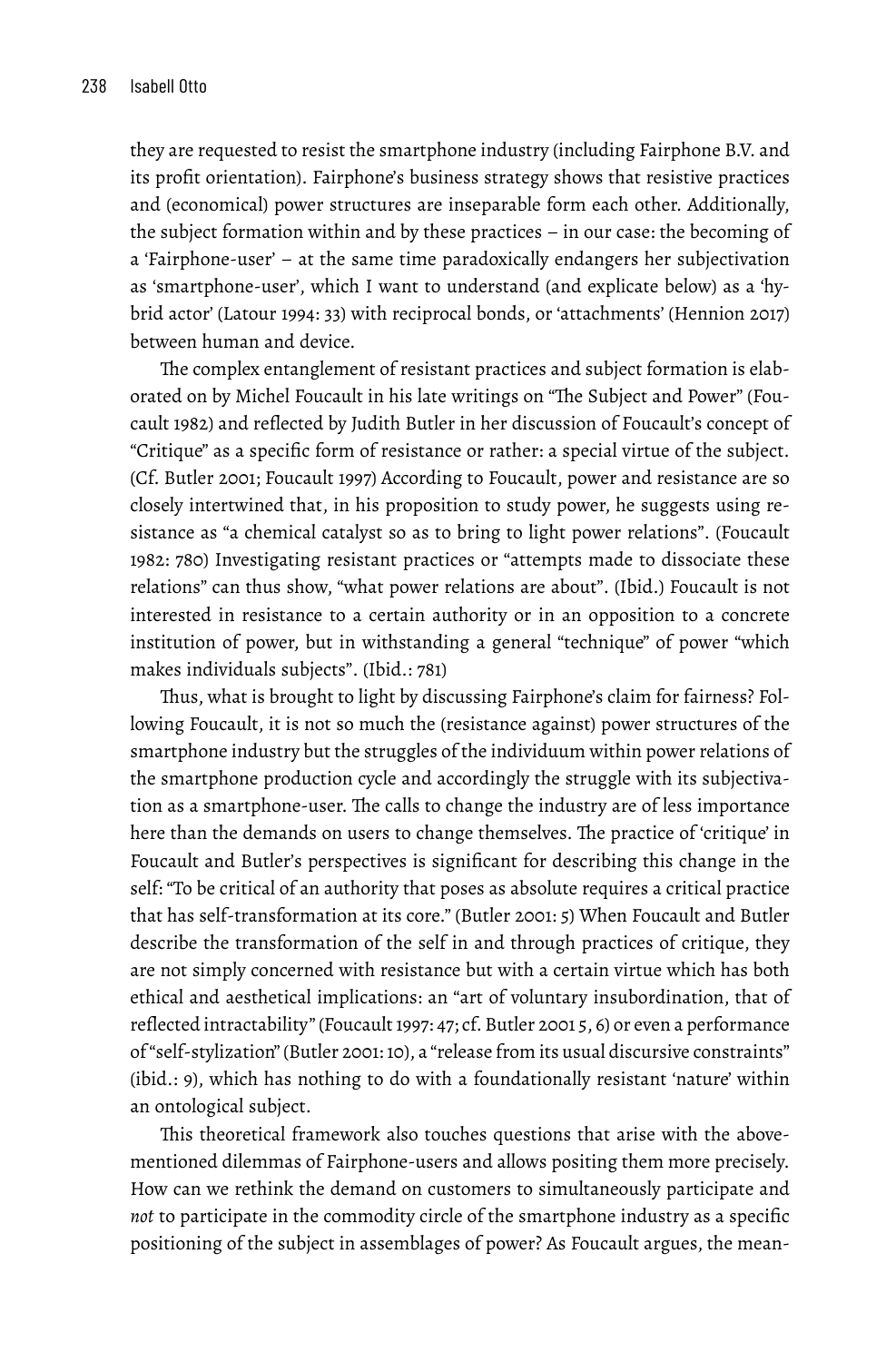ing of 'subject' is twofold: "subject to someone else by control and dependence; and tied to [their] own identity through a conscience or self-knowledge. Both meanings suggest a form of power which subjugates and makes subject to." (Foucault 1982: 781) Resisting this form of power accompanies not only an artful attitude of knowledge and awareness of the power relations the subject is bound in; the subject also risks its "very formation as a subject", (Butler 2001: 8) because the production of the subject is bound to the very norms its attitude of critique opposes to: "[I]f the selfforming is done in disobedience to the principles by which one is formed, then virtue becomes the practice by which the self forms itself in desubjugation, which is to say that it risks its deformation as a subject". (Ibid.: 10)

In this chapter, I want to reflect on resistant practices that the Fairphone enables and demands as forms of sid/te-taking. The core of my argumentation is the attachment of smartphone and user as a subjugating technique of subject formation within the power relations of smartphone industry. Which constraints can a fair smartphone-user artfully release and what are simultaneously the risks of her attitude of critique?

#### **The Site-Taking of Smart Phone Users**

The taking of public places as political resistant practice is closely linked to the visions of collectivization by mobile phones, especially in the early phase of their distribution. One of these visions is phrased by Howard Rheingold in his book *Smart Mobs* from 2002. He defines 'Smart mob' with the term "Mobile Ad Hoc Social Networks", brought up earlier by computer scientist Gert Kortuem and others  $(2001).<sup>2</sup>$  $(2001).<sup>2</sup>$  $(2001).<sup>2</sup>$ 

One prime example for the potentials of a smart (phone) mob in Rheingold's argumentation is a historical event in the Philippines: "On January 20, 2001 President Joseph Estrada of the Philippines became the first head of state in history to lose power to a smart mob." (Ibid.: 157) Within one hour, after a text message with the call "Go 2EDSA, Wear blck" had been initially sent, more than a million citizens assembled on Epifanio de los Santas Avenue (EDSA), a historical site of a much earlier, peaceful demonstration in 1986. The precondition for this event was the

<span id="page-2-0"></span><sup>2 &</sup>quot;Both terms describe the new social form made possible by the combination of computation, communication, reputation, and location awareness. The mobile aspect is already selfevident to urbanites who see the early effects of mobile phones and SMS. Ad hoc means the organizing among people and their devices is done informally and on the fly, the way texting youth everywhere coordinate meetings after school. Social network means that every individual in a smart mob is a 'node', in the jargon of social network analysis, with social 'links' (channels of communications and social bonds) to other individuals." (Rheingold 2002: 169f.)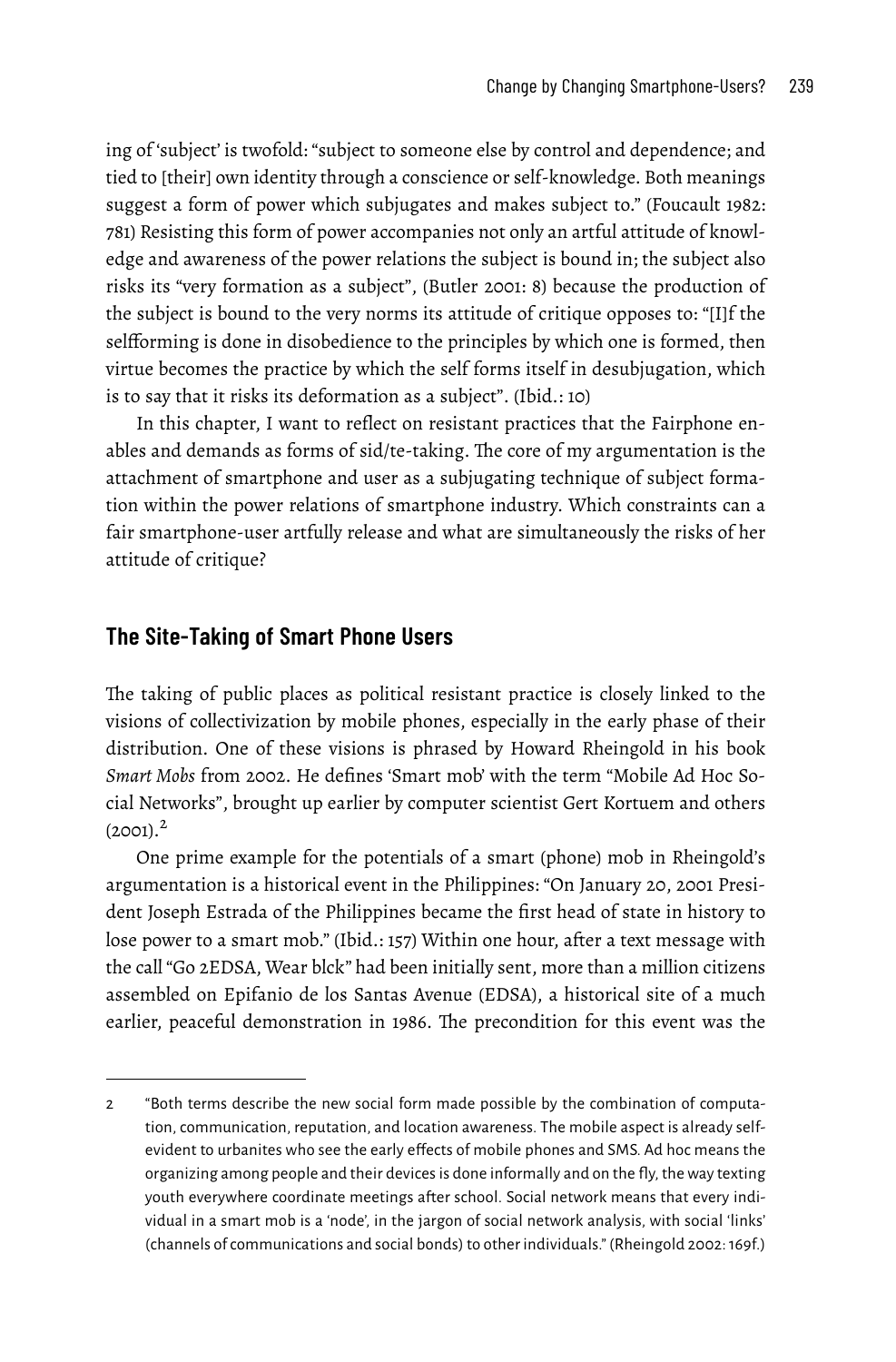early and large distribution of mobile phones in the Philippines and a special relationship between user and device, which historian Vincente L. Rafael calls 'manic', describing it as an over-identification with the phone:

"The 'manic' relationship to the cell phone is just this ready willingness to identify with it, or more precisely with what the machine is thought capable of doing. One not only has access to it; by virtue of its omnipresence and proximity, one becomes like it. That is to say, one becomes an apparatus for sending and receiving messages at all times." (Rafael 2003: 403)

Since the mobile phone can be "idealized as an agent of change, invested with the power to bring forth new forms of sociality" (ibid.: 402), an envisioned ability to act as part of a powerful crowd arises in the 'cell phone-user' from this manic relationship, instilling the potential to change the political system.

The observation of an intimate attachment with the mobile phone is not confined to Philippine media culture. For the western world, a similar binding was described by Sherry Turkle, with the notion of the 'tethered self' (Turkle 2008). Along with her intimate relationship with the mobile phone, the user gets a personal address that goes hand in hand with the potentials and demands of being always and everywhere connected and available (cf. Linz 2008) – a hybridization of human and device that even intensifies through the internet connectivity of smartphones. In Foucauldian terms, one can argue that through the attachment (cf. Hennion 2017) of mobile phone and user, human individuals become subjectified as 'mobile phone-users'. They not only become tethered to their phones but are also tied into social, technical, political, and economic power relations.

Seen in this light, the imagination of the smart mob that overturns a political regime neglects this enmeshment of the mobile phone-user. It conceptualizes the phone as a powerful tool or: a handy vehicle for resistant communication that enables a revolutionary site-taking. At the same time, the 'smart mob imagination' disregards the mobile phone as a 'site', that is itself steeped in power relations. The Philippine example is especially evident here: The Philippines are among those countries providing the electronic industry with child-mined gold that is built into mobile phones and other electronic devices because of its qualities as a conduc-tor of electricity.<sup>[3](#page-3-0)</sup> In comparing the 'smart mob' to the 'fair phone imagination' of change we can recognize the difference between political resistance and resistance as 'critique' in Foucault's terms. Political resistance concerns the mobilization of

<span id="page-3-0"></span><sup>3</sup> The report *Gold from Children's Hands. Use of Child-Mined Gold by the Electronics Sector* (Schipper/de Haan/van Dorp 2015) states: "The quantities in each device might be small, but they add up to a large amount of gold. In 2014, more than 1.2 billion smartphones were sold worldwide, containing 37,347 kilos of gold." (10)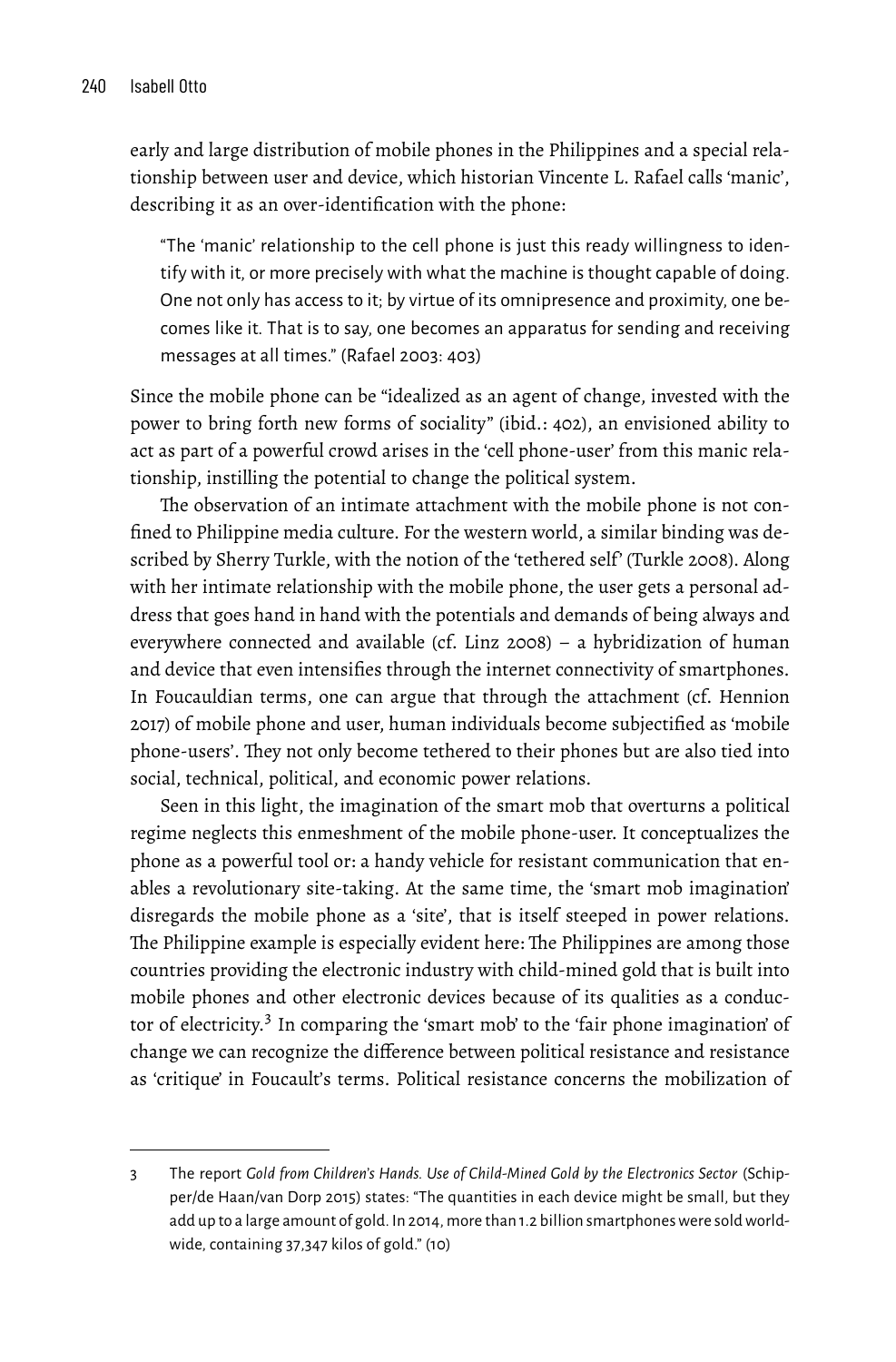people using mobile phones as a dynamic communication channel. Critique concerns the subjectivation of the mobile phone-user, her own involvement in power relations and the virtue to care about herself and others in this relatedness. The 'smart mob imagination' states the mobile phone as a means, the 'fair phone imagination' challenges it as a mediator, that changes all involved entities (cf. Latour 1994).

#### **Siding with Smart Pigeons and Fair Gold Miners**

But to close the gap between Foucault's virtue of the self and Fairphone's work against oppressing labor conditions or environmental pollution we have to regard another theoretical position and another exampleUS-American biologist, philosopher of science and literary scholar Donna Haraway pleads for *Staying with the Trouble*. In the face of environmental disasters, climate change, and species extinction, Haraway seeks ways to "live and die well with each other" (2016: 1) on a damaged planet – beyond despair and hope. 'Making kin' is her slogan-like approach to the problem. What she has in mind are not the genealogical or biogenetic kinships. Instead, she calls for demonstrating, enduring, and redesigning the close relatedness of humans, plants, animals, and technologies. Haraway's books are known for their provocative, fabulous, and exaggeratedly formulated programming. In *Staying with the Trouble* she is anxious to counteract an exceptional human position. Instead, she emphasizes a "multispecies becoming-with" (ibid.: 10) that enables a mutual empowerment, a partial recovery, a revival of destroyed habitats for going on together. For this utopian-visionary draft Haraway chooses the term 'Chthulucene', which refers less to an era than to a place of time, a "thick present" (ibid.: 1). The book has an obvious activist gesture: "Living-with and dying-with each other in the Chthulucene can be a fierce reply to the dictates of both Anthropos and Capital", (ibid.: 2), Haraway says introductorily.

In her speculative fable, Haraway refers to examples from artistic and scientific activism. The Cat's Cradle becomes a guiding figure for a practice of resisting, writing, and thinking. Similar to a network of string figures that are passed from hand to hand and change in the process, people are variably connected to kindred non-human things or beings. Through this line of thought, Haraway also calls for a way of thinking that connects the most diverse elements with each other and invents new stories with open ends which can be enmeshed further and further. Thus, her book also aims at the invention of new research practices and explores them in numerous examples.

One of Haraway's cases is presented here in detail because of its similarities the 'fair phone imagination'. PigeonBlog is a project that artist, activist, and scientist Beatriz da Costa carried out in the summer of 2006 as a collaboration of racing pi-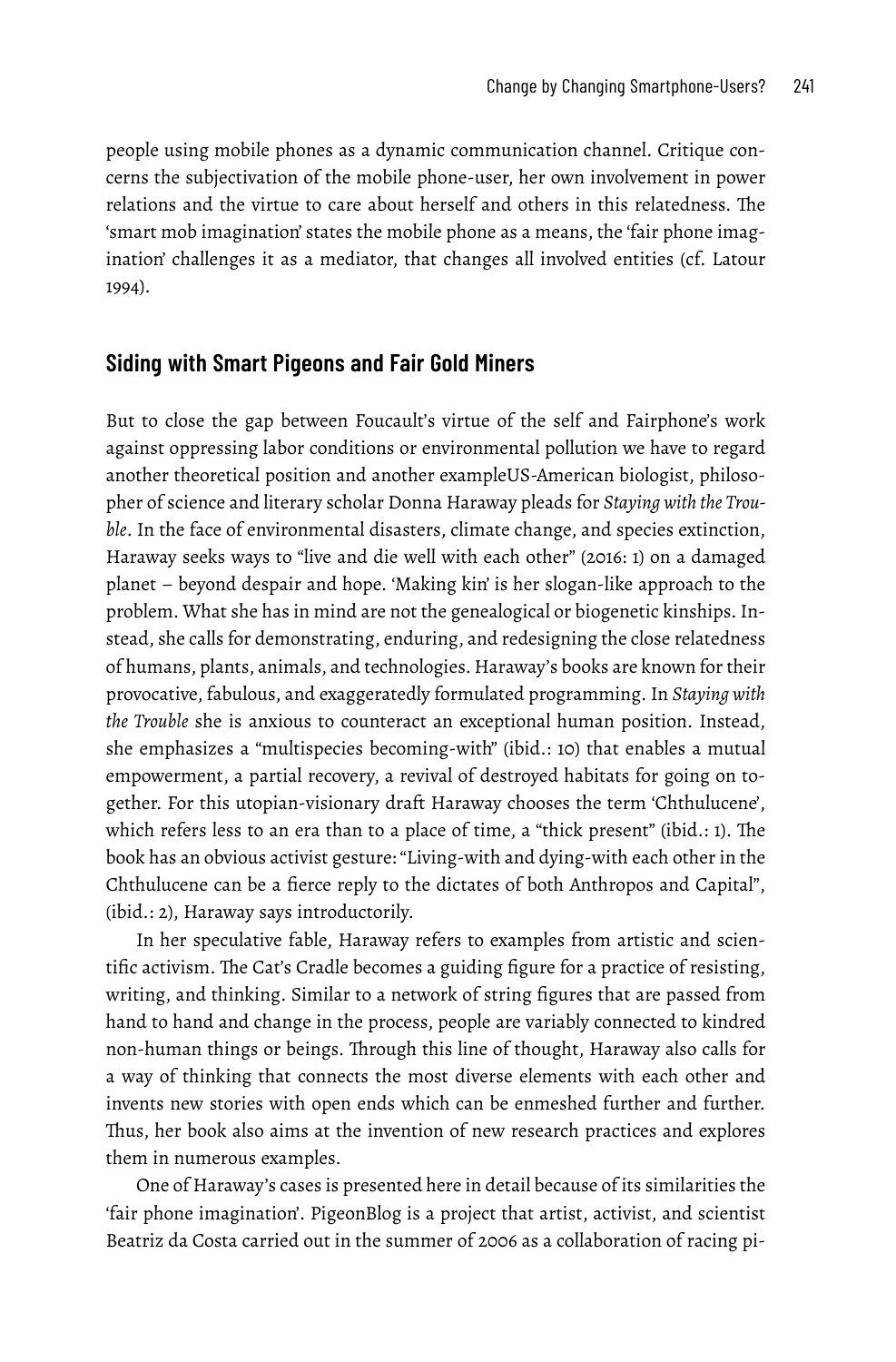geons, artists, activists, engineers, pigeon fanciers, and do-it-yourself electronics. The project is an environmental activist experiment. It aims to collect data on urban air pollution in California and publish it on the Internet. In addition, the goal is to promote resistant practices through cross-species co-production. (Cf. ibid.: 16-29; da Costa 2008) Haraway discusses PigeonBlog as a way to facilitate recovery from fundamental environmental damage. It is about repairing polluted neighborhoods and social conditions, she argues, people and racing pigeons enable each other reciprocally through an intimate connection with communication technologies. (Cf. Haraway 2016: 20) In months of development work, the pigeons are fitted with backpacks containing various modules that are also built into mobile phones, as da Costa explains:

"The pigeon 'backpack' developed for this project consisted of a combined GPS (latitude, longitude, altitude) / GSM (cell phone tower communication) unit and corresponding antennas, a dual automotive CO/NOx pollution sensor, a temperature sensor, a Subscriber Identity Module (SIM) card interface, a microcontroller and standard supporting electronic components. Designed in this manner, we essentially ended up developing an open-platform Short Message Service (SMS) enabled cell phone, ready to be rebuilt and repurposed by anyone who is interested in doing so." (Da Costa 2010: 35; cf. Haraway 2016: 21)

According to Haraway, the project tries to enable cross-species trust and knowledge so that the connection between birds, technology, and people can actually be fabricated. This takes time and must be done carefully, in learning processes of all participants, e.g. with "lots of fitting sessions and balance training in lofts" (Haraway 2016: 22) and overcoming objections of animal protectionists. But then, according to Haraway's positive reading of the project, arises a mutual empowerment for care and responsibility: The official apparatus for measuring air pollution in California is installed in such a way that it cannot fully comprehend the health impact on humans and other living beings. In contrast, technologically advanced smart pigeons with their "multispecies team" are able to collect data continuously 'on the fly', even at critical altitudes or near the ground. They "trace the air in string figure patterns of electronic tracks" (ibid.): The data can be published and visualized in real time on the pigeon's 'blog'. The visualization of pollution areas by the pigeon data can thus also show social inequalities in the habitation of damaged habitats.

But the dynamic network of relationships has an openness that can become problematic. PigeonBlog was conceived as an environmental-activist project, but its reception has not only been understood in this sense. In the course of the great public response to her project, da Costa also received an offer from an engineer to jointly submit a research proposal to the Defense Advance Research Projects Agency (DARPA) for the development of flight monitoring devices modelled on pi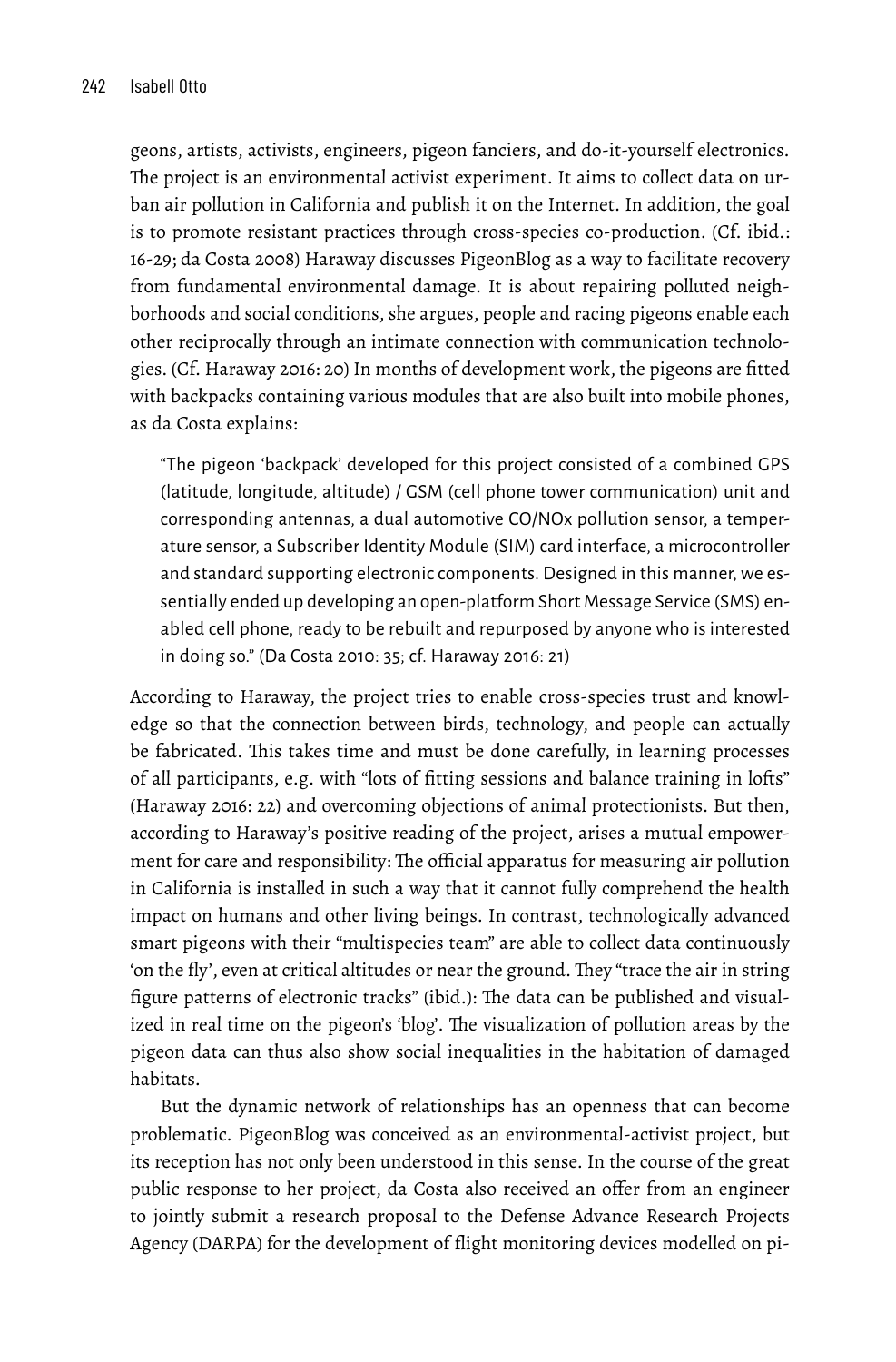geons. The great openness of the project makes it suitable even for military contexts. (Haraway 2016: 22)

What it makes instructive for me to compare PigeonBlog in Haraway's perspective with the strategies and tactics of the Fairphone is an aspect both cases have in common: the work on the technological connection between humans and other things or beings that is directed against standardized industrial default. While Fairphone invites their users to open, disassemble, repair, and reassemble the black box smartphone, Costa assembles modules of mobile phone technology and expands pigeons into partial phones. Both examples take the mobile phone as a building site, as an experimental constellation. These steps are taken before every form of resistant sid/te-taking – e.g. against the pollution of underprivileged neighborhoods or the harmful work of children in gold mines. Using Haraway's view of the PigeonBlog and the critique made by Fairphone resistance we can further clarify that: In the virtue of critique the power relations of the mobile phone are not taken for granted but contested in an experimental taking of the phone as a building site. This is not a simple opposition in the sense of a binary antagonistic gesture. The user-subject experiences itself in a confusing network of various kinships, where changing a situation can only mean to make new kin and to transform the self, likewise.

### **Outsmarting the Smartphone?**

Let us have a closer look at the Fairphone as an experimental building site in order to better understand, what transformation of the self in this framework could mean. Opening Fairphone's black box can be described as hacking. Hacking is a practice of transformation, a reformatting of systems, structures or constellations by testing and actualizing previously only virtually available possibilities. In this respect, hacking is not an oppositional resistant practice, but a playing with possibilities and system states that have not yet been put in effect. According to media studies scholar Claus Pias, the hacker is an ambivalent figure, both subversive and state-supportive. Hacking oscillates between data theft and protective practices against governmental or corporate interference in the private sphere. (Cf. Pias 2002) Practices of hacking have been developed in historical situations of programming digital computers. However, the term 'hacking' has now been transferred – almost inflationary – to different cultural and social areas. In this broader sense, hacking generally refers to the changeability of routine processes in politics, culture, and society. (Foit/Kaerlein 2014)

Fairphone's strategies in this broader sense can be described as hacking of the smartphone industry. The production of fair and sustainable smartphones should increase the demand for these devices and thus transform the industry as a whole.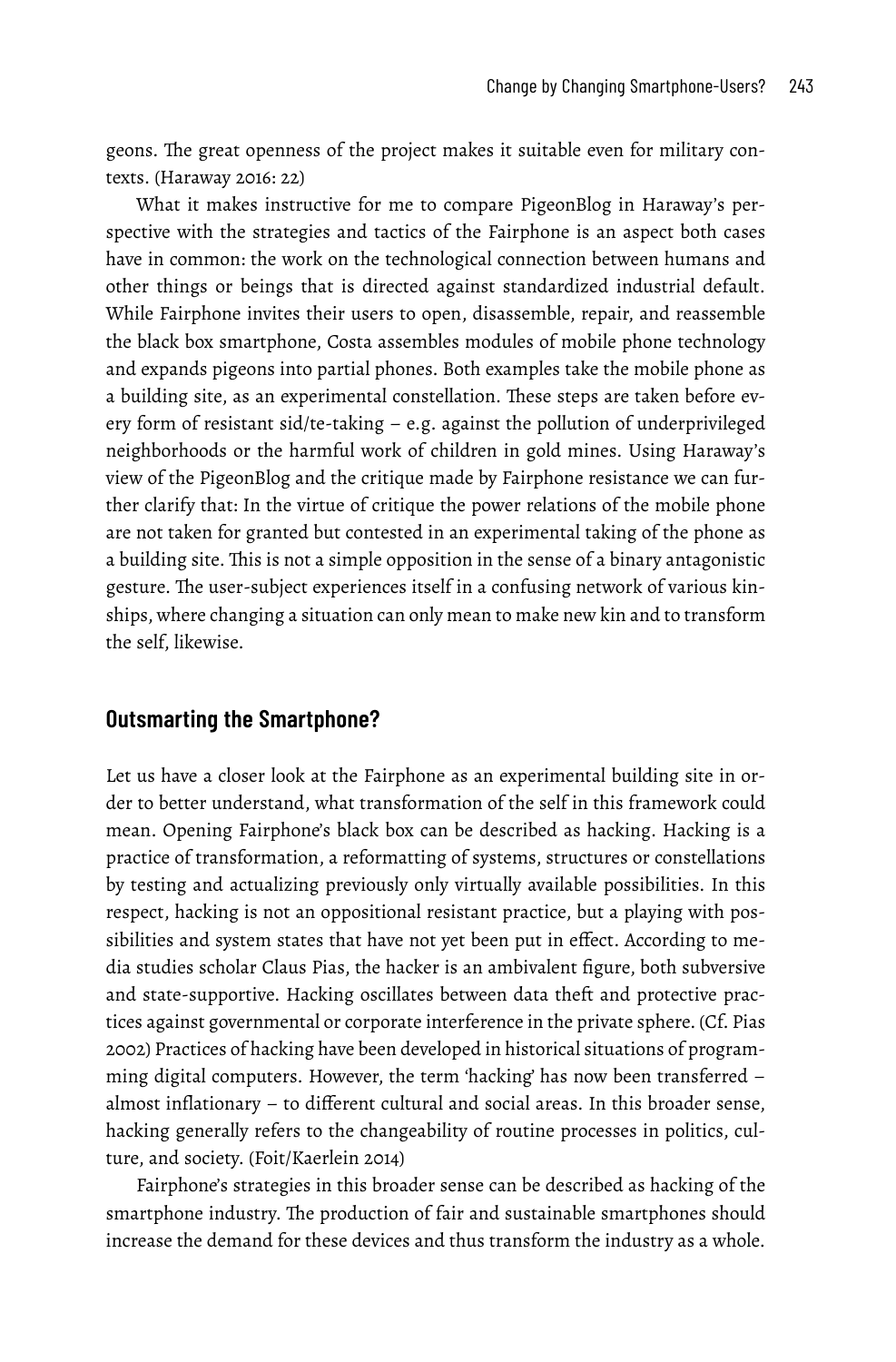What makes it plausible to describe this cooperate strategy as hacking is a circumstance mentioned by Pias: The hacker is located at the border between the visible and the invisible. Hacking shifts the boundaries of the inaccessibility of digital computers. It makes data and processes transparent, brings secrets to the public, and thereby creates new areas of secrecy. (Cf. Pias 2002: 254) This also applies to the smartphone, which is, among other things, a mobile digital computer. In this sense, Fairphone is pursuing the idea of hacking by strategically linking the transparency of production chains with the openness of the device. Fairphone reveals the blueprints of their devices as well as the source codes of their software. It is transparent both in terms of open source hardware and software and ethics. In its corporate strategies, Fairphone combines ethics with hacker ethics of open access and free information. (Cf. Levy 1984)

With this concept the small Amsterdam company literally invites its users to undertake hacker practices. Every Fairphone 2 comes with a default open operating system based on Android, originally developed by Google. The operating system Fairphone Open OS enables the users to get the so-called 'root rights' over the smartphone, that is to get almost complete access to the system. The users thus become 'superusers'. On an online platform about IT security, developer Rascal Privy demonstrates that by this makes it possible to bypass Google's default settings and, for instance, to install an Internet browser on the Fairphone via an alternative provider of software products, which protects user privacy, and does not collect any data about visited websites or online purchases. (Cf. Privy 2017) According to the blog's announcement, Privy's experience report is not only helpful for "Fairphone enthusiasts, but also for users who want to free themselves from the 'tentacles' of the big data collectors". (Ibid, trans. IO) Accordingly, a Fairphone includes the necessary tools with which its users can counter the grasps of the smartphone industry with resistant practices.

The company's request for users to repair their own Fairphone is similarly perceived by hardware hackers and electronics hobbyists as an invitation to redesign. On the site of the collaborative hardware development community HACKADAY.IO, Christoph Kirschner posts a manual entitled "Hacking a Fairphone", in which he describes how the mobile device can be extended by three capacitive keys, i.e. keys that react solely to touch, and how the access possibilities of the phone can thus be specified. The open development environment of the Fairphone is the necessary prerequisite here, too. (Cf. Kirschner 2018) The Dutch electrical appliance manufacturer Aisler publishes Kirschners do-it-yourself project in the form of an AISLER Genius Box, which includes everything hobby electronics enthusiasts need for this Fairphone extension, the key module, all other individual parts, and even a template for simply soldering the new components together. (Cf. Bouschery 2018)

Do we encounter technologies of the self in these hacker practices that are, in Foucault's sense, both critical and virtuous? There is a lot to be said against it, that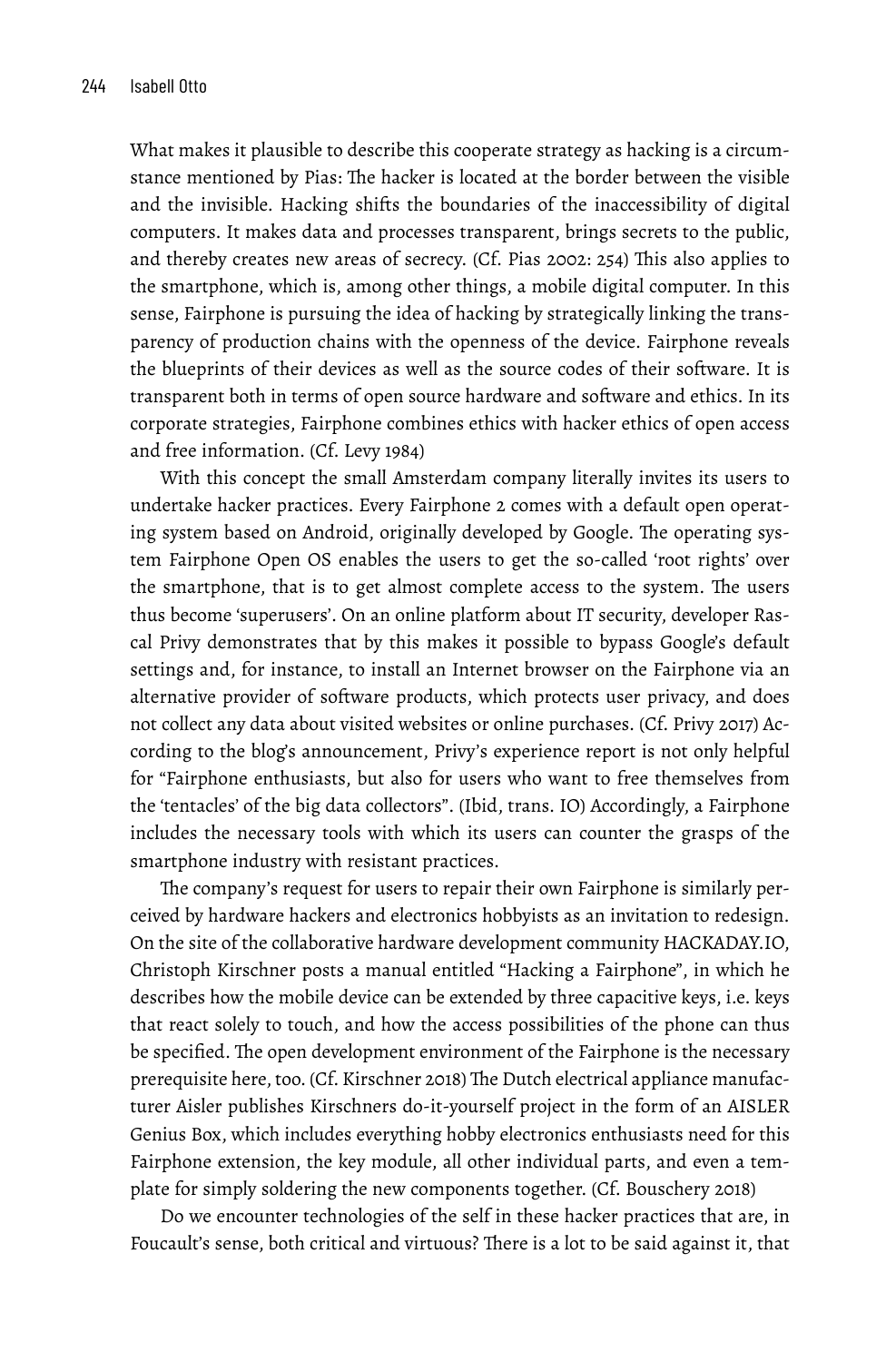should not be omitted: The described Fairphone practices are based on the myth of a comprehensive power to act. The self-proclaimed 'hackers' present themselves as an intentionally acting human and usually male user subject who retains control over the technical object and, just like himself, can free it from the tentacles of the smartphone industry. Here in particular, the connection between hacking and Fairphone's ethically modular corporate strategy is particularly close, and they share the same problems: In their plea for sustainability, 'repair cultures', i.e. communities of repairing or handicrafts that come together in repair cafés, for example, are also shaped by the idea of self-empowerment, the ability to act and the promise of community building. Repairing produces long-lasting, reused, or recycled things from short-lived industrial products. It is to be understood as a transformative practice of material objects. The creativity of repairing can be designed – similar to hacking – as an appropriation practice of ethically correct action in order to save the planet. (Cf. Krebs/Schabacher/Weber 2018; Schabacher 2017)

Hacking and repairing in this sense are based on the idea of a positively 'abused', transformed, or extended technical function tied to a human intentionality of purposes. An idea that, to take up once again Claus Pias's (2002: 261) theses on the hacker, does not make sense for digital computers – and thus neither for the smartphone. With the instructions being so conveniently presented on Fairphone's community website in the form of clickable requests for actions, the question arises whether this is a form of activism at all.[4](#page-8-0) Comparably, in the packed and delivered Fairphone hack packages, soldering template included, activism appears rather as a customer service. Steven Levy formulated the slogan "Mistrust Authority/Promote Decentralization" in his *Hacker Ethics* already in 1984. Based on this ethic, the questions regarding Fairphone hackers are: Who is the untrustworthy authority, which center do hacker practices want to attack, and from which periphery? Hacker practices resemble more the forms of political resistance that take the smartphone as a handy (and here: transformable) tool of a subject that conceives of itself as powerful and potent. Hacking myths of outsmarting the device do not consider that the subject is interwoven in power relations and that every change in this relatedness concerns its very position as a user-subject.

<span id="page-8-0"></span><sup>4</sup> Cf. "Welcome to the Fairphone Community, [https://www.fairphone.com/de/community/?ref=](https://www.fairphone.com/de/community/?ref=header) [header,](https://www.fairphone.com/de/community/?ref=header) last access 7.16.2020.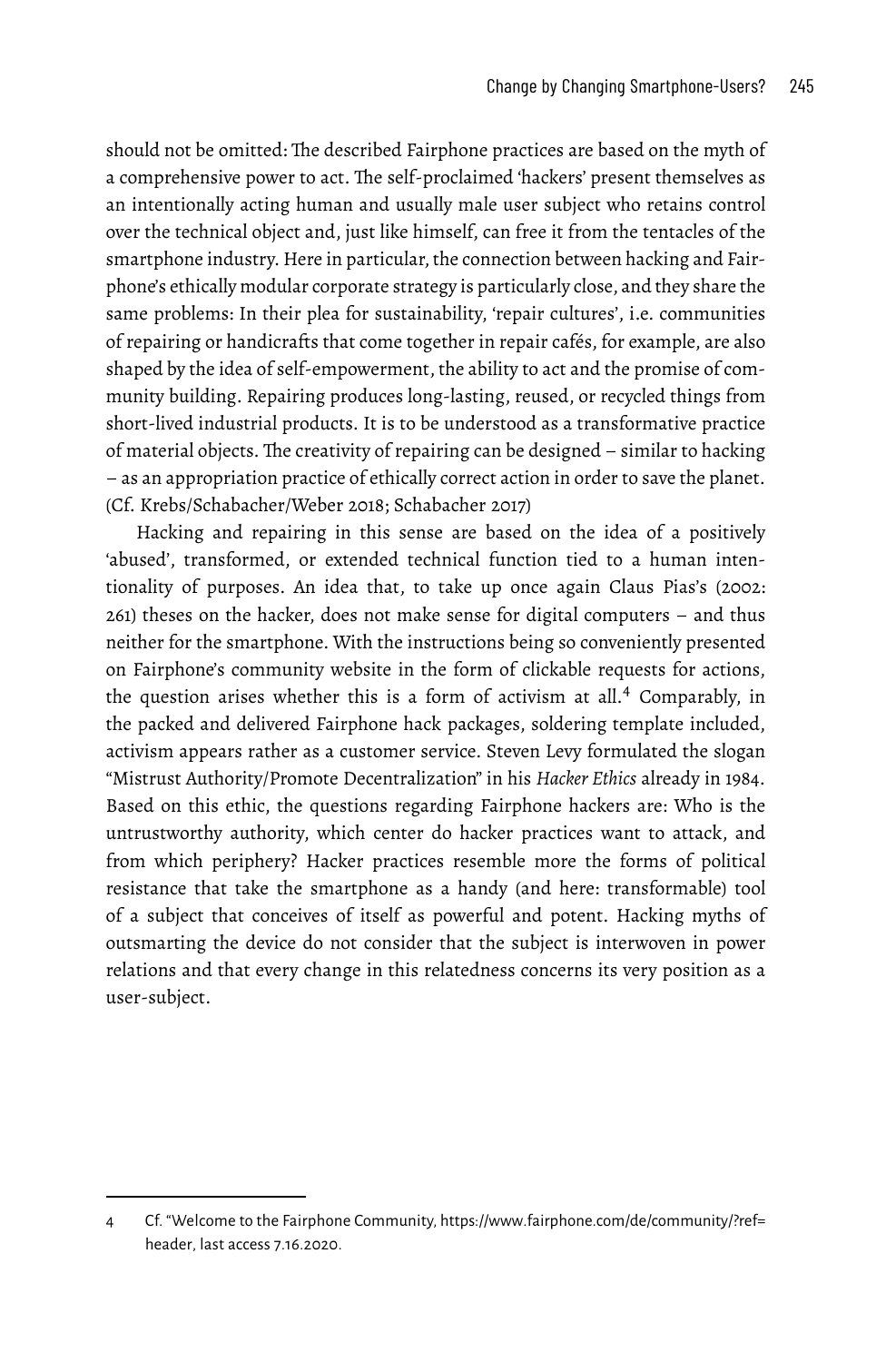# **The Paradoxical Claim, not to be Governed Thusly**

To analyze this in a final step I want to come back to one of the introduced Fairphone slogans: "This is not a phone. It's an opportunity to change the industry." Obviously, it is advertising that is supposed to work within the industry. The company Fairphone does not take an external standpoint, but pursues change from within, which cannot avoid being shaped by at least some economic interest and can by no means completely clear itself of the grievances it seeks to change. These are not the clean hands of heroic resistance, but resistant practices with dirty hands that result from an unmanageable pluralization of possibilities. However, I am more interested in the first part of the slogan: "This is not a Phone". In the Fairphone Community Forum, one user can serve as an example for numerous users who express their despair with the problems of the device: Her Fairphone 2 has a bad battery and even after trying a new one the device does not get through the day with one battery charge.The microphone is already defective again after being replaced three times. The opening of the camera or of other apps takes a long time, apps crash and send error messages once opened. "I want to love you Fairphone but I can't!", she closes her post. A 'Fairphone Angel' writes back to her and explains in detail how the company is working on improving these shortcomings. However, he ends with the following words: "The Fairphone stands for other values: for movement and for change. It's about the idea, not the smartphone." (Fairphone Community Forum 2018)

The resistive Cat's Cradle that the Fairphone involves its users in, by working on the smartphone industry, opens – again with Haraway – "partial and flawed translations across differences" (2016: 10). It initiates new forms of relationships, a constellation of participation that imposes itself to the participants and produces all participating entities anew. In this constellation, the smartphone does not appear as a reliably functioning device that follows human intentions. Rather, it proves to be an independent and dysfunctional mediator. The complexity of the heterogeneous relations of a fair smartphone is difficult to acknowledge and to withstand: "Es ist aus"[5](#page-9-0) – that is the title of an article in the weekly newspaper *Die Zeit*, in which a frustrated user describes her failing relationship with a Fairphone. (Djahangard 2017) The Fairphone opens up a resistant medial participation in which the exclusive relationship between human and device, the intimate bond that the smartphone makes possible, is constantly at stake and the user at risk of losing herself in an unmanageable multitude of cross-species relationships. Following the threads from each part of the phone to its production conditions and the well-being of the involved actors complexifies the attachment of user and devices and accordingly the becoming of a user-subject. But it is precisely in this opening, I would like to

<span id="page-9-0"></span><sup>5</sup> The title plays with a double meaning in German: "It is over"/"It is off".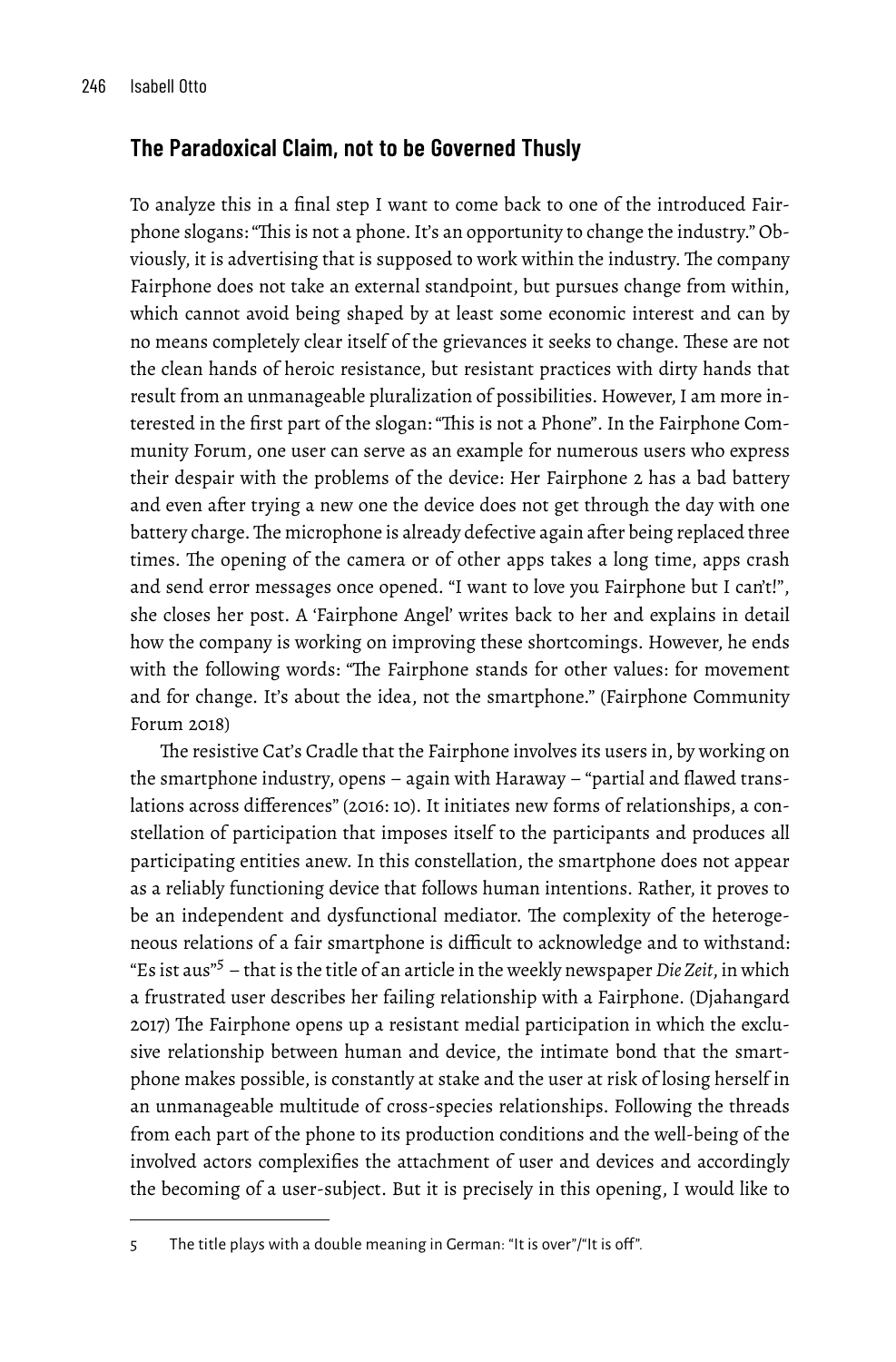conclude, where the resistant potential of Fairphone practices lies – where a Foucauldian form of critique can emerge. It is an uncomfortable and straining way to throw sand into the gear of the smartphone industry, that goes hand in hand with changes in the subjectivation of smartphone-users. It is a plea 'not to be governed thusly' in Foucault's sense. Not a big heroic upheaval like the smart mob or hacker utopians have in mind. But a resistance in small steps that involves the subject by paradoxically challenging its very position; a resistance that disturbs, shifts, and irritates.

# **References**

- Bouschery, Sebastian (2018): "Hacking a Fairphone", in: *Aisler. Making Hardware Less Hard*, [https://blog.aisler.net/hacking-a-fairphone-3e3ade3a0e50,](https://blog.aisler.net/hacking-a-fairphone-3e3ade3a0e50) last access 9.30.2019.
- Butler, Judith (2001): "What is Critique? An Essay on Foucault's Virtue", in: *eiPCP*, *transversal*, [https://transversal.at/transversal/0806/butler/en,](https://transversal.at/transversal/0806/butler/en) last access 7.16.2020.
- da Costa, Beatriz (2008): "Reaching the Limit. When Art Becomes Science", in: da Costa, Beatriz/ Philip, Kavita (eds.): *Tactical Biopolitics. Art, Activism, and Technoscience*, Cambridge/London, MIT Press, p. 365-385.
- (2010): "PigeonBlog", in: *Antennae. The Journal of Nature in Visual Culture 13*, p. 31-37.
- Djahangard, Susan (2017): "Es ist aus. Mit einem fairen Smartphone wollte ich die Welt verbessern. Das ging schief", in: *Die Zeit 49*, [https://www.zeit.de/2017/49/](https://www.zeit.de/2017/49/fairphone-smartphone-produktion-rohstoffe-probleme) [fairphone-smartphone-produktion-rohstoffe-probleme,](https://www.zeit.de/2017/49/fairphone-smartphone-produktion-rohstoffe-probleme) last access 7.16.2020.
- Foit, Lioba/Kaerlein, Timo (2014): "Hacking Politics: 'Bending the flows of power, but keeping the current on'?", in: Brauerhoch, Annette et al. (eds.): *Entautomatisierung*, Paderborn: Fink, p. 307-330.
- Foucault, Michel (1982): "Subject and Power", in: *Critical Inquiry*, vol. 8, no. 4, p. 777-795.
- (1997): "What is Critique?", in: Foucault, Michel (ed.): *The Politics of Truth*, Los Angeles, Semiotext(e), p. 41-82.
- Garrigou, Anne-Sophie (2018): "'The more people demand ethical products, the more they will be produced globally'", *The Beam 6*, [https://medium.com/thebea](https://medium.com/thebeammagazine/the-more-people-demand-ethical-products-the-more-they-will-be-produced-globally-5ca2b783c5a9) [mmagazine/the-more-people-demand-ethical-products-the-more-they-will](https://medium.com/thebeammagazine/the-more-people-demand-ethical-products-the-more-they-will-be-produced-globally-5ca2b783c5a9)[be-produced-globally-5ca2b783c5a9,](https://medium.com/thebeammagazine/the-more-people-demand-ethical-products-the-more-they-will-be-produced-globally-5ca2b783c5a9) last access 7.16.2020.
- Haraway, Donna J. (2016): *Staying with the Trouble. Making Kin in the Chthulucene*, Durham/London: Duke University Press.
- Hennion, Antoine (2017): "Attachments, You Say? … How a Concept Collectively Emerges in One Research Group", in: *Journal of Cultural Economy*, vol. 10, no. 1, p.112-121.